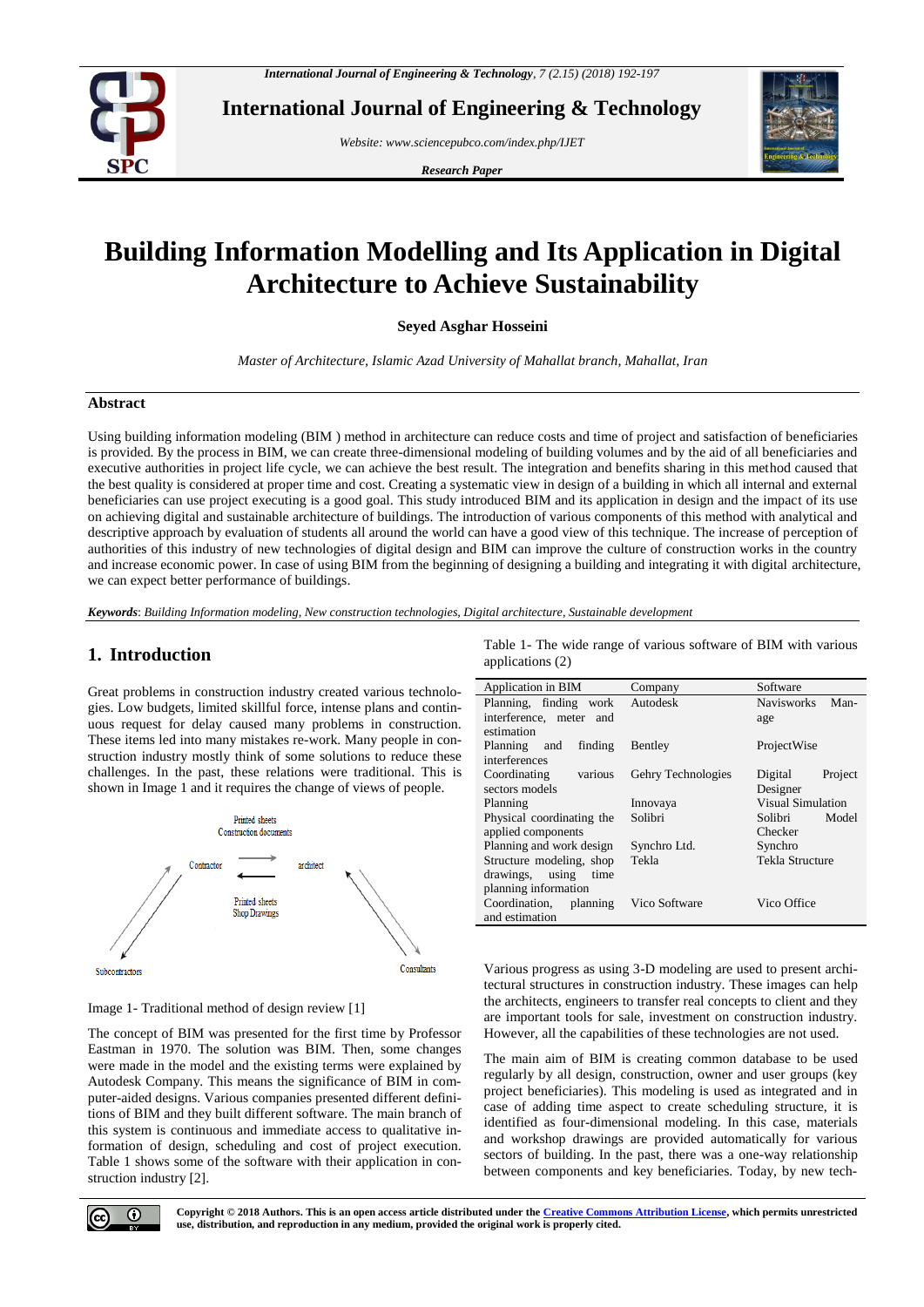nologies and project management knowledge in this section, the relations are in details. This is shown in image 2 [3].



Image 2: The conventional structural model compared to new structural model in construction collaboration [2]

The important advantage of this method is using all views of designer in the work. Thus, graphic documents are important in project development and unnecessary data are omitted. Construction cost saving is estimated by BIM ranging 15% to 40%. The costs reduction is with increase of final product quality and can be useful by giving guidance to use good methods of maintenance for users and authorities presenting loans.

#### **Development of supervision of designers in building is an important advantage of using BIM.**

Each of these decisions is taken in various sectors of project and other sectors are not used. Thus, it leads to non-integration among various sectors in construction project. Also, this inconsistency leads to non-coordination, instability, energy waste, cost waste, increasing operation time and lower project return. Thus, if we use an organized structure like BIM to eliminate these problems, in addition to increasing efficiency among various elements of project, we can be hopeful regarding the increasing productivity. Digital architecture is one of the latest construction information. This study after introduction of BIM, we investigate the impact of using this system on achieving digital construction architecture and sustainability. At first, some of initial concepts regarding new modeling system and digital architecture are introduced separately and some items are smartization of construction design by BIM system can be evaluated [4].

### **2. Method**

This study is an analytical-descriptive design and evaluates the structures and qualitative factors of BIM. Using internet and library references and expert information and relevant fields in architecture technology, project management and construction and considering sustainability principles in architectural designs draw a road map to achieve future goals in construction industry. This method can reduce the costs considerably and can have crucial role in achieving satisfaction of key beneficiaries. After performing various evaluations in all over the world and comparison of design by CAD with BIM, we explain practical applications of this method in construction. Finally, the various advantages of this method and quantitative and qualitative approaches are considered to achieve sustainable architecture goals

#### **2.1. Building Information Modeling (BIM)**

According to the definition of national commitment of BIM in US, BIM is defined as: Presentation and digital display of performance and physical features of a building. BIM model is the common information source with information data of building as a reliable basis to take decisions in project life cycle. The information is used from ideation in design to building destruction. The basis of this method is various beneficiaries collaboration in various stages of project life to enter new information and extract the required information or make changes in the information .

BIM indicates the computer model to simulate plan, design, execution and performance of building. The required model is a digital presentation of building and based on the need of user, we can extract proper information. We can achieve the information to take decisions in construction and delivery of building [5].

BIM is not only using software, it is application of software and relevant trend. This made some changes in work flow and delivery of construction projects. BIM presents a new paradigm in construction industry leading to better consistency of people with different qualifications. This technology has the potential of improving productivity among key project beneficiaries [6].

Modeling, repair, renovation, reconstruction, supervision on the work of contractors, utility services of buildings, evaluation, design of construction projects are possible in the concept as "BIM" or building data modeling. This method indicates the solution of information simulation of building as developed in recent years in construction industry issues. Image 3 shows a sample of initial structure of BIM.



Image 3- A 3-D image to display BIM principles [1]

Three branches of architecture, engineering and construction (AEC) were gathered over time and created similar needs. This led into time and cost saving in civil projects and had important role in improvement of quality of construction industry. BIM is a term published by AEC recently and models the building as 3-D [7].

BIM system is a sample of the newest 3-D models for simulation of planning, design, construction and operation in civil projects (simply, it means that in this system instead of conventional drawing, a sample of a 3-D model as space, place and time are designed and are used in a civil project. and the aim is integration among various teams in all stages of work). This system helps us to build what should be built in a cyber space and in case of any problem in each stage of construction as design, implementation or operation, the problems are eliminated better. For example, we can refer to the light and good light severity in various parts of building. As we didn't start work execution sector, we can use simulation software to analyze in internal sections. This is shown clearly in Image 4. In each point, a value is used as severity of light in luxury unit. By this method, internal lighting is started without completion of building and we can achieve the required quality at the minimum time.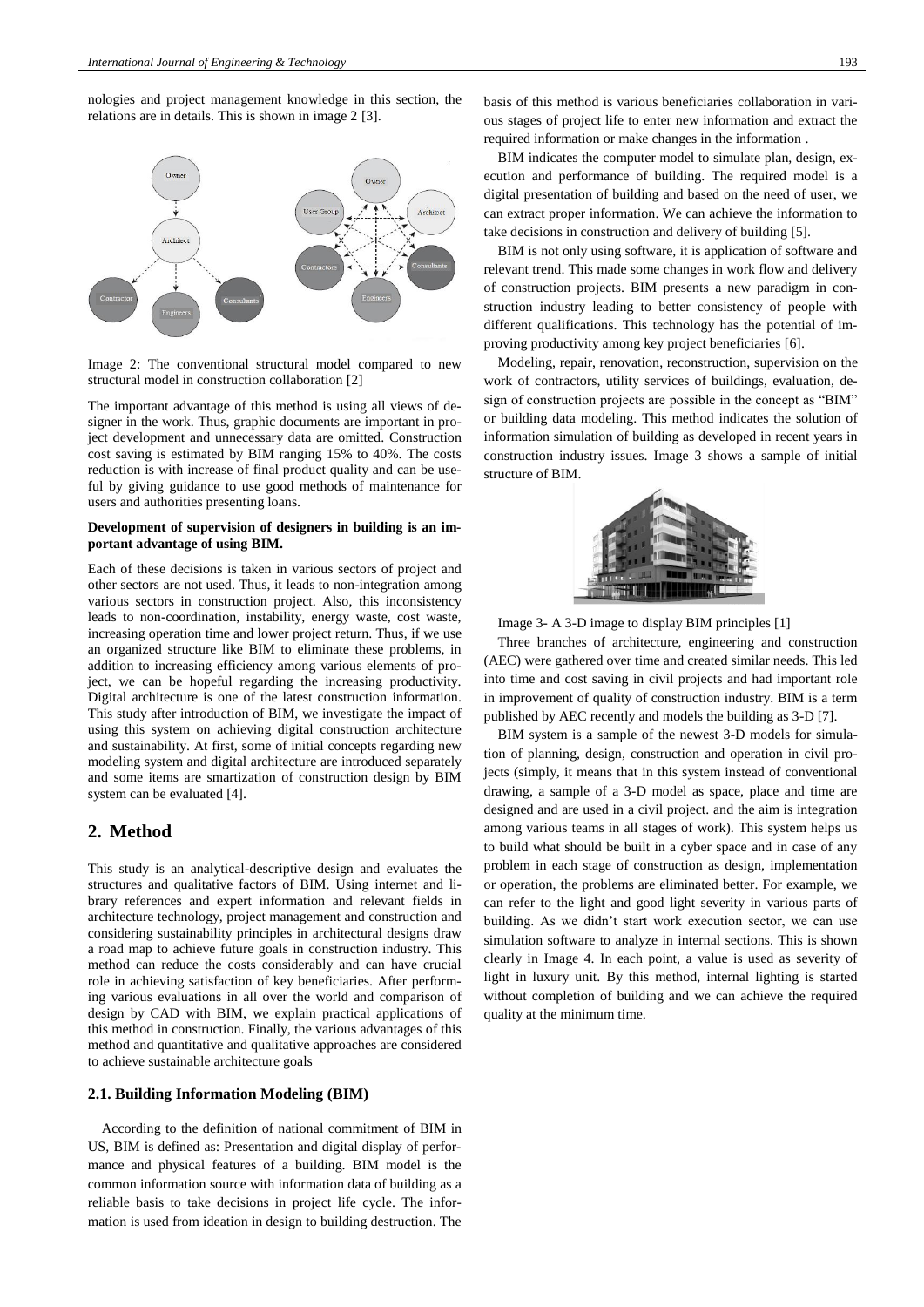

Image 4- A render of internal structure of building in which light severity is shown by value. Good light for various activities is estimated by this method [1].

Generally, BIM is introduced as it adds 3-D modeling with specific features to 2-D drawings. The specific feature for each of design member in BIM besides 3-D physical nature has an array of information of various activities of construction management. The information is regarding entire project life cycle from the beginning to the end [7].

#### **2.2. The position of design inside BIM**

BIM is beyond the computer-aided design and it is a modeling system based on database. in BIM system, design process starts with building a model. These components and their relations are identified carefully. This component stores the entire information of its features and by any change in its features can compare itself with the new design. These principles and comparison between the CAD and BIM are shown in Image 5.

BIM is a central core in building and other relevant factors as architects, engineers, structure, mechanical and electric systems, manufacturers and design executers and finally owners are used as marginal elements [8].

A BIM model besides establishing digital relation between various components of design can investigate various design scenarios as virtually for all beneficiaries. In this three, four Dimensional modeling system, building is considered as the main core acting independently and other elements of building (e.g. ceiling, windows, doors and stairways, etc.) are dependent elements around the central core.



Image 5- The image comparison of CAD with BIM (1)

In other words, by this new technology, building is defined as an object that can be turned into a 3-dimensional object. Thus, BIM stores the entire information of building as a central core and enables to connect its dimensions. BIM system designs a construction project in a cyber space. By BIM technology, an exact cyber model of a digital building is made.

After the end of modeling, the computer modeling includes exact geometry and information of operation, construction and required activities to fulfill the building and an example of these modeling is shown in Image 6 [8].



Piping model of houses B. Architecture model



)Structural model d:Four-D model (3-d+ scheduling)

Image 6- Using BIM for project Hilton Aquarium (9).



## **3. IT capabilities in digital architecture**

One of the advantages of rapid IT growth is development of the systems measuring the surrounding changes and react to them. This ability in control of changes leads to the change in our surrounding physical environment namely the buildings we live or work in them. One of the changes is growth of intelligent buildings, the buildings combining the ICT systems and creating an easy integrated system with high security, useful from economic aspects and low cost.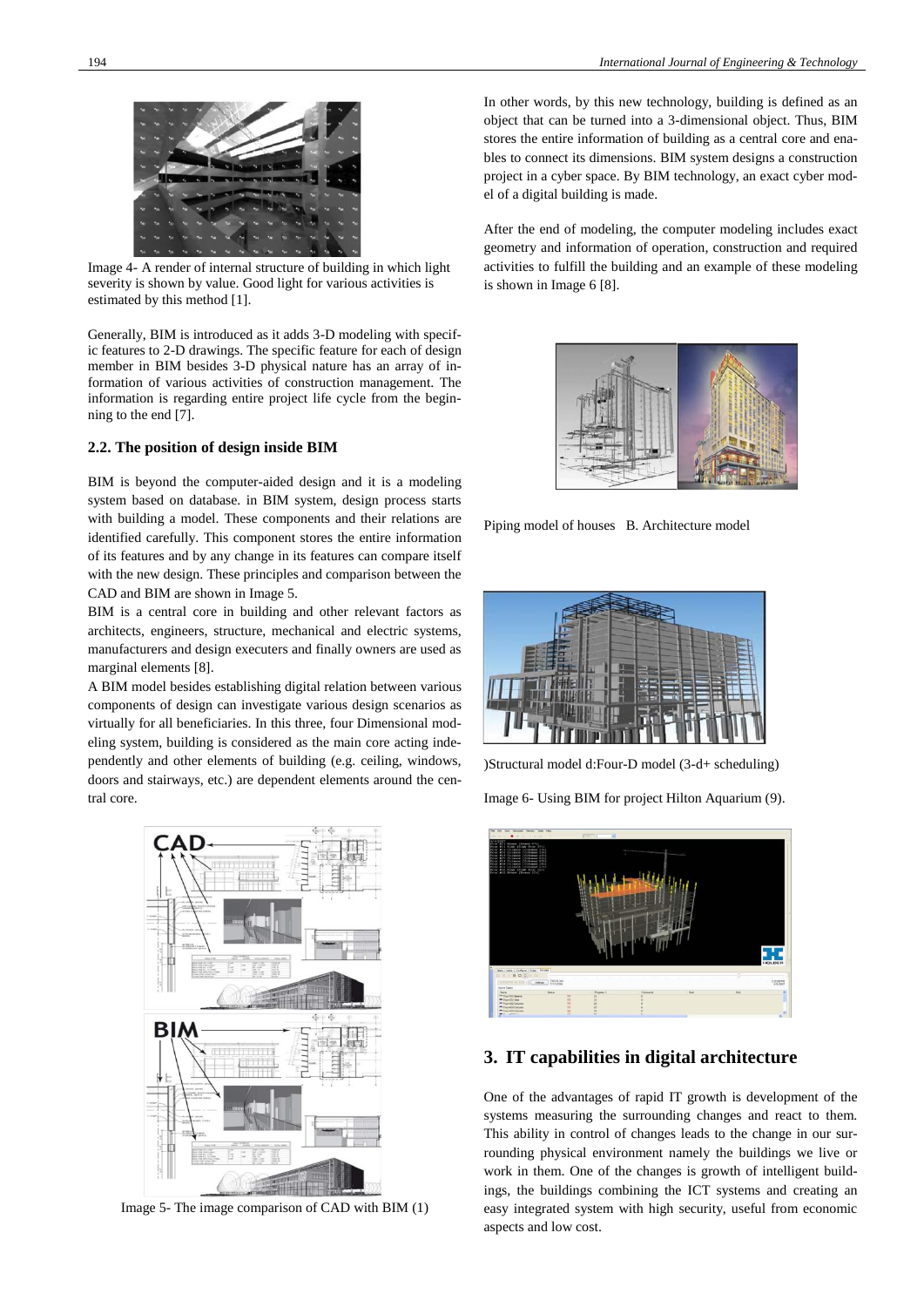#### **4. Digital architecture**

In this method, the building by stimulating the sensors in the building can respond the information. In nomadic life style, architecture is a tangible movement. Their tents are mobile structures as gathering and the nomads can carry them. The mobile structures are considered as portable in movement architecture. Fox defines movement architecture as "a building with varied, mobile location and mobile geometry. He explained movement systems and one of them was slide system. Thus, the concept of mobile architecture is not an intelligent concept and it is a type of ability controlling the structures and moving its various components [10].

## **5. Building with digital architecture**

The digital building indicates strong interaction of information among various sectors of building. The building sectors include all components important in managing the building. Some sectors as HVAC, mechanical sectors, construction, control of access, security, management, lighting, maintenance, local network and energy management. An intelligent building means the control of components of a building by the users applying computer to fulfill the needs. The needs include efficiency, usefulness, energy storage, fun, happiness, comfort, capital return and low life costs.

In international symposium of architecture in 1985 in Toronto: It was stated that a digital building is a set of innovations (technological or not) with a complete management and two features of capital return. This definition besides reminding the innovation and technology, it states that one of the goals of digital architecture is that the buildings are designed to increase capital return. Reductions of costs (output and usefulness) are the goals considered by controlling systems. A building by using modern technology can control various equipment automatically. This definition shows the information exchange among controlling components and controlled components in digital buildings [11].

## **6. BIM in digital design**

The development, production of computer model is used to simulate planning, design, execution of BIM. The model of BIM is a digital model full of data, object-oriented, intelligent and parametric and each of its visual outputs and data are used to respond the various needs of users. Thus, the user can extract and process the required data from BIM model and achieves the information for decision making and improving the process of investigation of facilities.BIM model has the information of building including physical-performance features and project life cycle as a series of intelligent objects. For example, ventilation in BIM model is with the data regarding suction, performance, maintenance, air flow speed and its cleaning requirements. A BIM model defines the geometry of building, spatial relations, geographical information, value and features of building, costs estimation, list of required materials and project tables. This model can show the entire building life cycle and the values and features of materials can easily be extract from BIM and various parts can be separated easily. The systems can be shown in relation to the whole or group of building facilities. The construction documents as drawings, details, proposed processes and other features can be related easily.

## **7. Optimization of digital design by BIM**

The follow up of design team to achieve adequate information for decisions is necessary. For example, a design with open approach can present the design with the maximum light and daylight. In the other words, the design in a BIM system considering various dimensions in design can consider even the sun reflection on a building. Thus, it shows maximum power of building in using light and sun energy. The various choices of design in BIM model can consider various states of visualization, time, cost quantity, quality of design and energy analysis in a building and these items can be available at any time. BIM by digital design and providing development by designers can make the required changes on the building design [9].

By a BIM model, various items of digital design can be analyzed and to achieve standard principles, it can be performed easily and in a modeled and digital designed building, we can documentize the information to achieve this issue even for long time. Simply, in design process, with common and old systems, good ideas can be presented for digital design but for various reasons, it can not be performed. Thus, by a BIM model, he can document all the god ideas and stores in a digital file to use them later (9).

# **8. Using BIM in visualization of building with digital architecture for sustainable design**

One of the most important features as the fame factor of BIM to designers and civil engineers is visualization process. A BIM model enables the architects and engineers to turn the maps and 2- D documents to digital advanced designs and observe the building in details. Thus, they can observe all materials of a building and its componets performance in each period, above all before turning the design to brick, mortar or metal and gypsum. With all these abilities, a BIM model can present a good set of common documents in building as reliable and presents them as documented at any time to the designer, architect, structure engineer, client and even user (9).

# **9. Using daylight for sustainable design by BIM**

Using natural light for buildings lighting not only leads to comfort and high adaptability of residents with living place, electricity consumption is reduced and heath and energy of a building are reduced.

The sustainable and environment-friendly design with high efficiency has achievements regarding effective relation and combining solar energy in design. In common and old designs, using light was not effective or it was rarely. By introduction of new BIM system and computer software, the design by architects and designers considered these features as organized in buildings design [9].

The images 7, 8 show some examples of this design.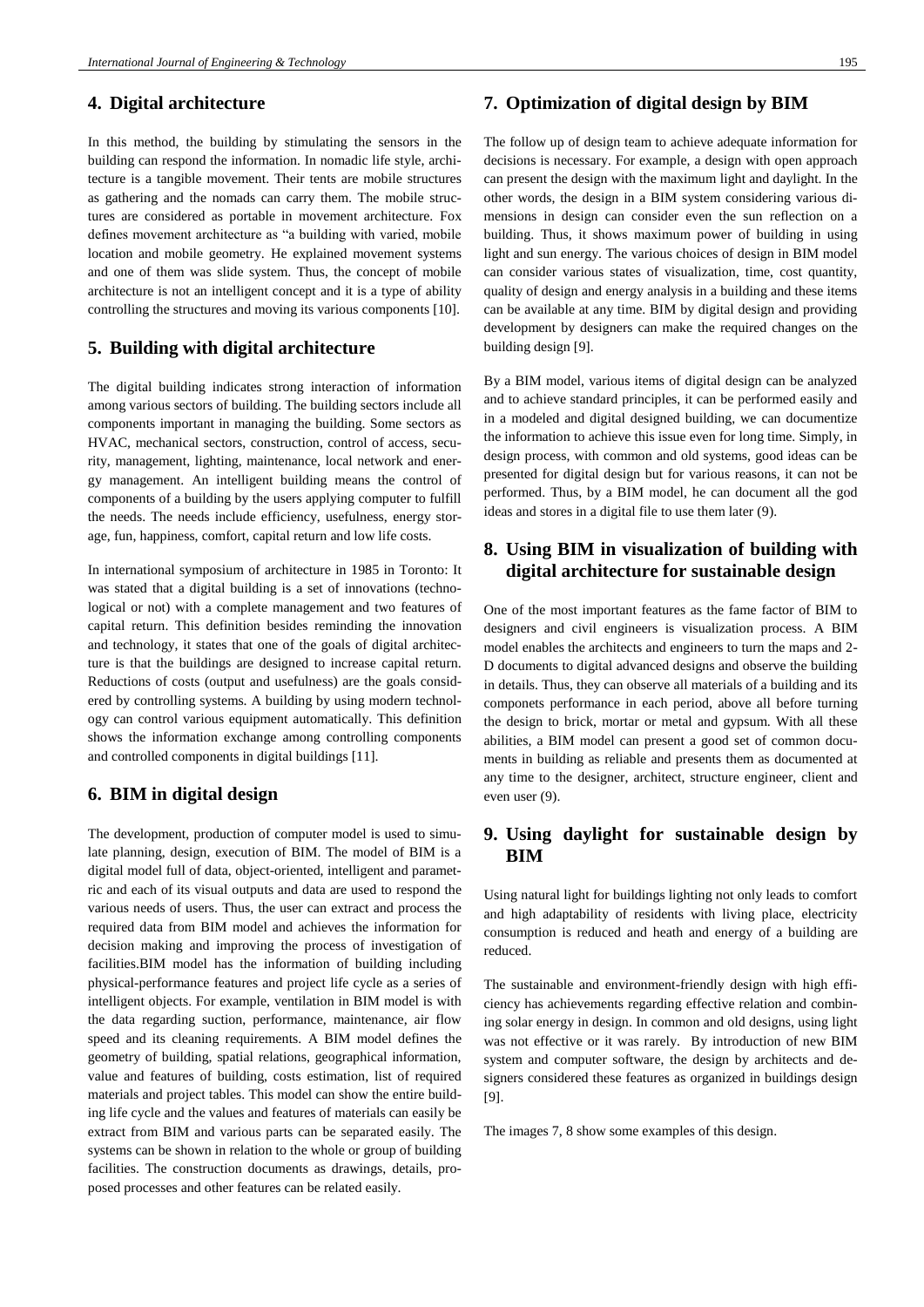

Image 7- An example of visualization of high-rising buildings by **BIM** 

This process is used in common designs but due to high use cost, it is not costly.



 $(a)$  (b)

Image 8- Using daylight by BIM

# **10. Energy sustainable development in digital buildings by BIM**

The consumed energy analysis in design strategy of a building is vital to consider some strategies to reduce energy consumption. The energy analysis plans are available for a long time but due to the lack of exact facilities, the software is used rarely in design. Thus, most companies apply foreign resources as fissile fuels, etc. to provide energy (in terms of time and cost) and performance information of building energy can be available in project fixed points. Now, by BIM software, the design information is used better to complete analysis and these an analyses are done by regular times by designers [9]

The integration of various design choices as architecture, structure, mechanic, electric, etc. in a building is one of the features of this

technology and it is done by engineering analytical systems. These inputs can consider various choices on design and considerable saving in costs can be resulted.

Various dimensions of digital design with BIM

Table 2 shows a list of some of modeling states in BIM and a summary of their use. Among them, VR is unfamiliar and this model presents a tool to experience real simulation in visual environment [8]. 4D modeling simulates time, place and planning of construction process but VDC is using BIM in design.

**Table 2:** The existing differences among various BIM approaches Ding, Zhou , Akinci, 2014.

| maintenance<br>Utilities | of construction<br>Management<br>limitations | simulation of<br>oonetruction<br>Real | Performance<br>simulation | investigation<br>Design | components of<br>Information of<br>building<br>$3-D$ | State                      |
|--------------------------|----------------------------------------------|---------------------------------------|---------------------------|-------------------------|------------------------------------------------------|----------------------------|
|                          |                                              |                                       |                           |                         |                                                      | 3D CAD                     |
|                          |                                              | ✓                                     |                           |                         |                                                      | Virtual<br>reality<br>(VR) |
|                          |                                              |                                       |                           |                         |                                                      | 4D<br>modeling             |
|                          | ✓                                            | ✓                                     | ✓                         | ✓                       | ✓                                                    | <b>VDC</b>                 |
|                          |                                              |                                       | ✓                         |                         |                                                      | nD<br>modeling             |
| $\checkmark$             |                                              |                                       | ✓                         | ✓                       | ✓                                                    | <b>BIM</b>                 |

The framework of using BIM is based on three sections: Management project scope, beneficiaries and design and construction stages. In image 9, these three sections and their relations of the framework are shown. For example, a1a2a3a4 is using BIM use for safety management in terms of owner and b1b2b3b4 is using BIM in cost management in terms of other beneficiaries and in this case, owner, contractor and supervisor are agents of owner. c1c2c3c4, d1d2d3d4 are BIM application areas to evaluate design in planning, survey, design with other beneficiaries. This matrix structure can create proper perception of information and their location. In this framework, BIM application in building industry can have six various stages based on project management duties useful for beneficiaries (8).

Image 9- Framework of application of BIM (8)the best suited method for solving course timetabling problem and capable of efficiently providing the feasible timetable.

On the other side, the hard constraints and soft constraints are carried out to observe the Course Timetabling Problems in classification table. The survey shows the classification table of the hard and soft constraints provides different point of view based on some literature reviews. The details of the classification table are shown in Table 1 below.